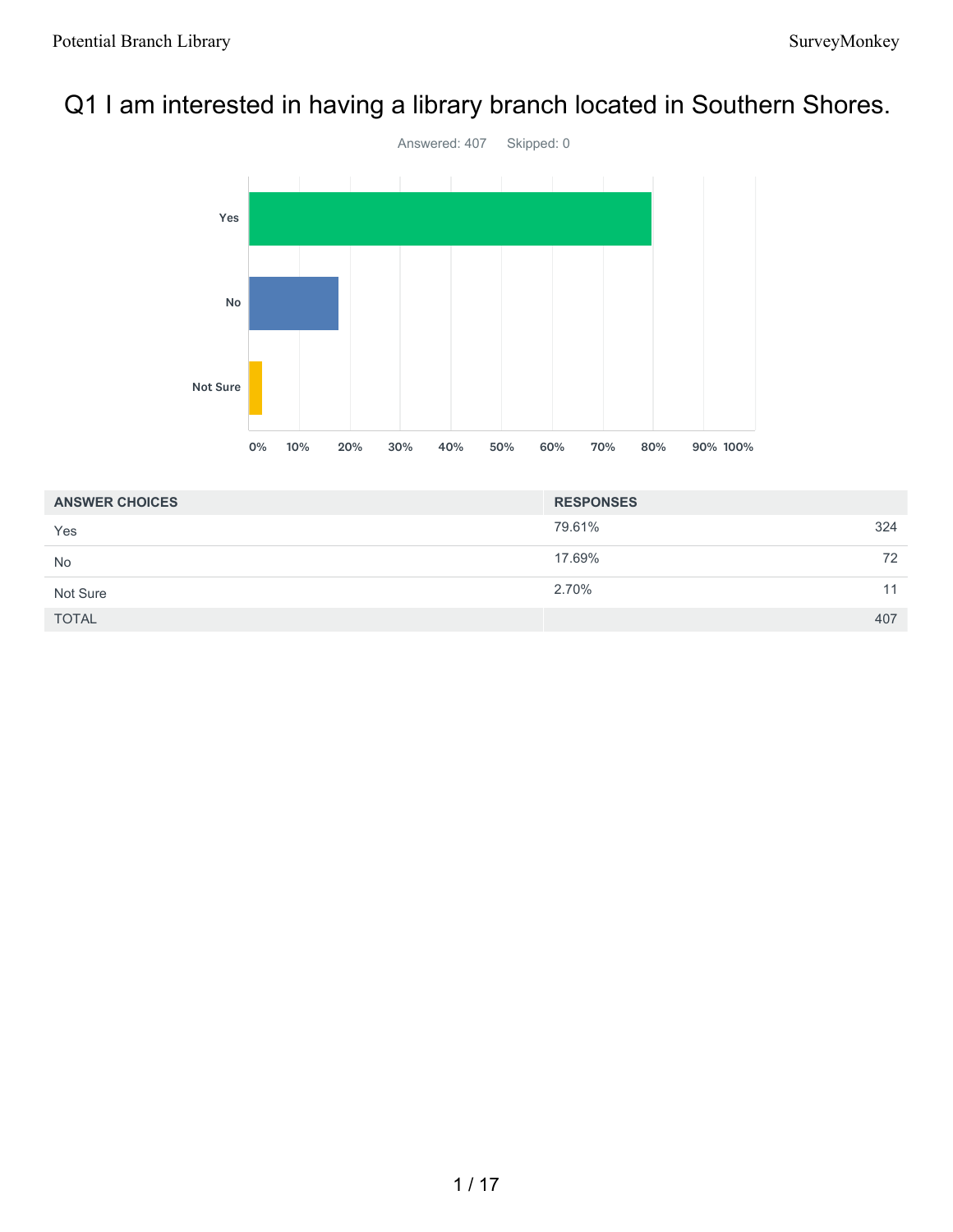## Q2 Having a library branch in Southern Shores is important to me because it would (Please check all that apply)



| <b>ANSWER CHOICES</b>                                                                | <b>RESPONSES</b> |     |
|--------------------------------------------------------------------------------------|------------------|-----|
| Add to quality of life in our area                                                   | 60.75%           | 243 |
| Make it possible for me to visit the library more frequently                         | 71.75%           | 287 |
| Allow me to browse and check out, and return reading materials                       | 67.25%           | 269 |
| Provide a gathering space for meetings and facilitate social connections and classes | 44.25%           | 177 |
| Enable me to keep up with periodicals, newspapers, and magazines                     | 23.75%           | 95  |
| Provide a space for computer use                                                     | 14.00%           | 56  |
| Provide a space and materials for genealogy research                                 | 15.75%           | 63  |
| Provide a place for students to study                                                | 33.75%           | 135 |
| Provide children's programs for children living in our area                          | 46.50%           | 186 |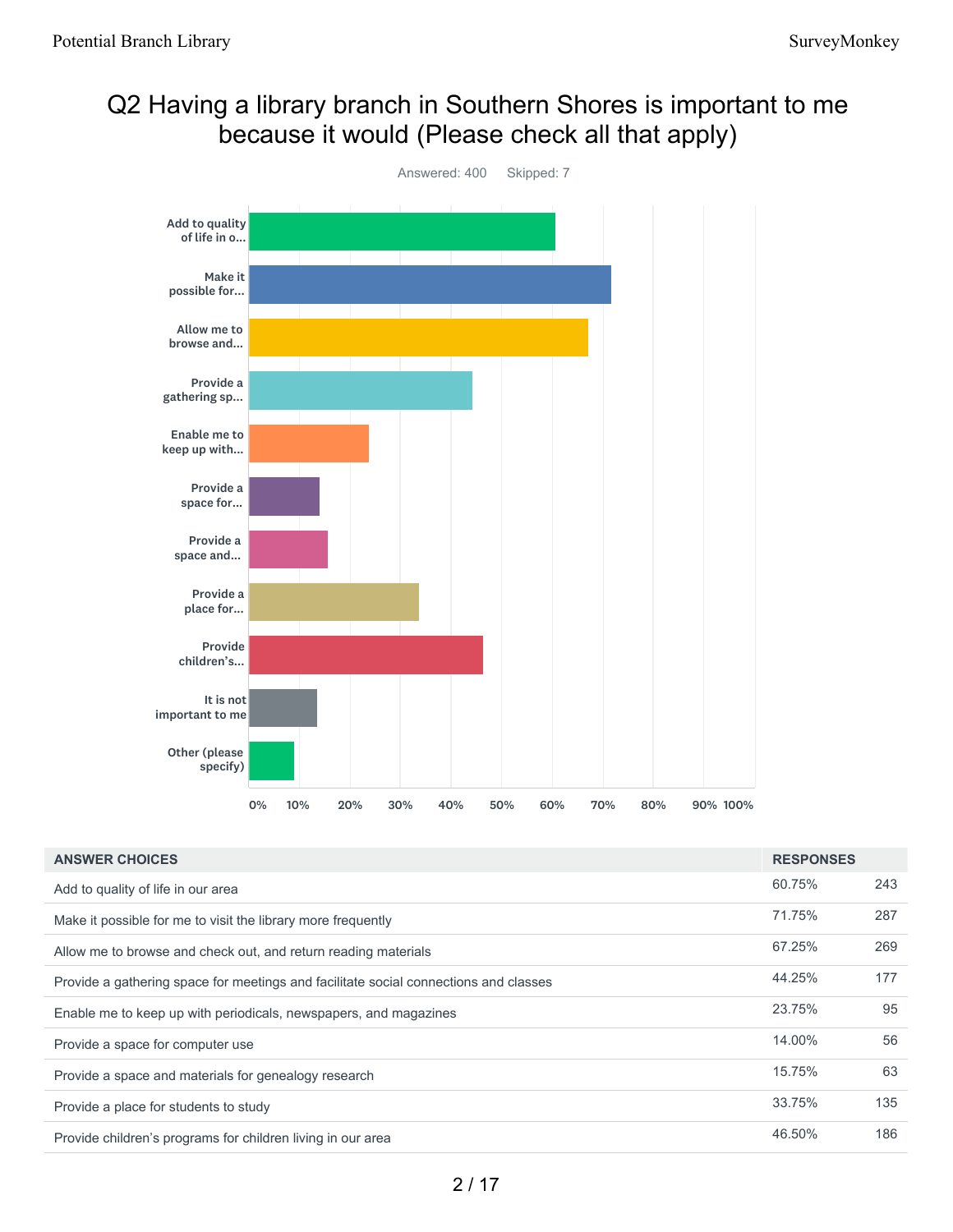| It is not important to me     | 13.50%   | 54 |
|-------------------------------|----------|----|
| Other (please specify)        | $9.00\%$ | 36 |
| <b>Total Respondents: 400</b> |          |    |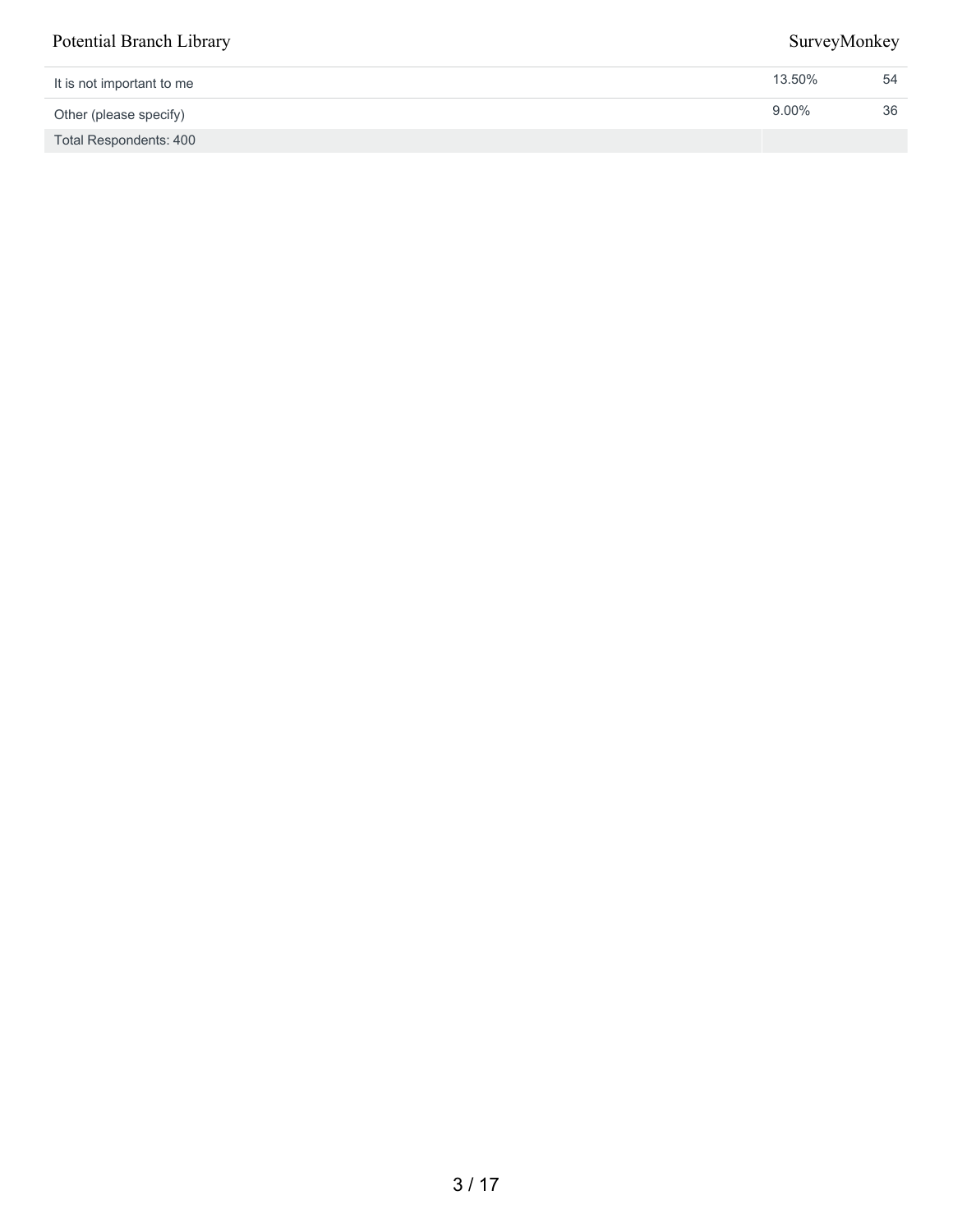## Q3 I would use the library more often if a branch were located in Southern Shores



| <b>ANSWER CHOICES</b>              | <b>RESPONSES</b> |     |
|------------------------------------|------------------|-----|
| Yes                                | 75.43%           | 304 |
| <b>No</b>                          | 14.64%           | 59  |
| Not Sure                           | 4.47%            | 18  |
| I currently do not use the library | 5.46%            | 22  |
| <b>TOTAL</b>                       |                  | 403 |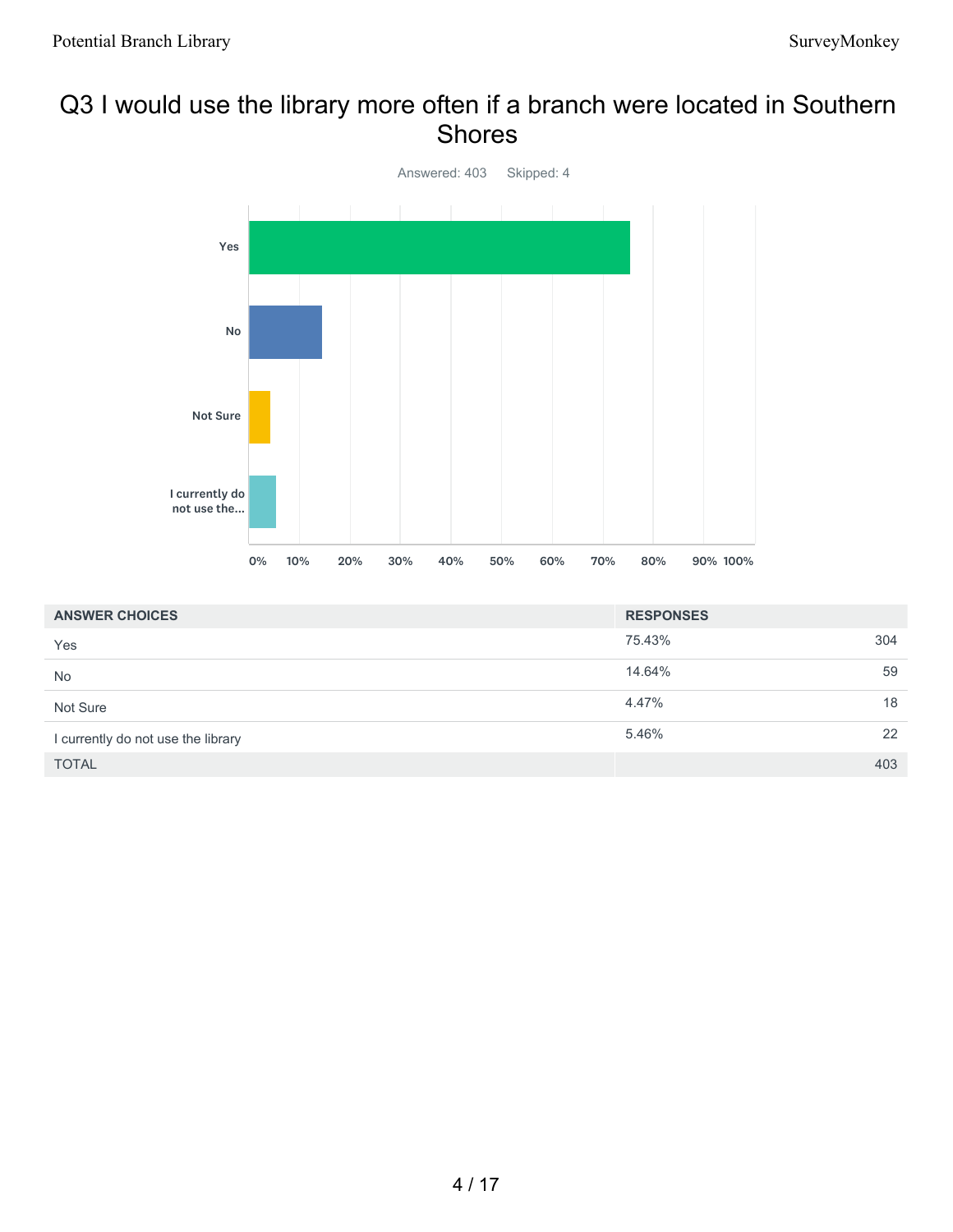## Q4 If a library branch were established in Southern Shores, I would use it for the following library services {check all that apply}



| <b>ANSWER CHOICES</b>              | <b>RESPONSES</b> |     |
|------------------------------------|------------------|-----|
| Browse, check out and return books | 91.11%           | 328 |
| Read books, magazines, newspapers  | 42.78%           | 154 |
| Community meetings                 | 38.89%           | 140 |
| Research                           | 30.83%           | 111 |
| Computer time                      | 9.72%            | 35  |
| Copy/scan/send emails              | 14.72%           | 53  |
| Children's programs                | 26.67%           | 96  |
| Adult programs                     | 55.00%           | 198 |
| Study space for students           | 15.56%           | 56  |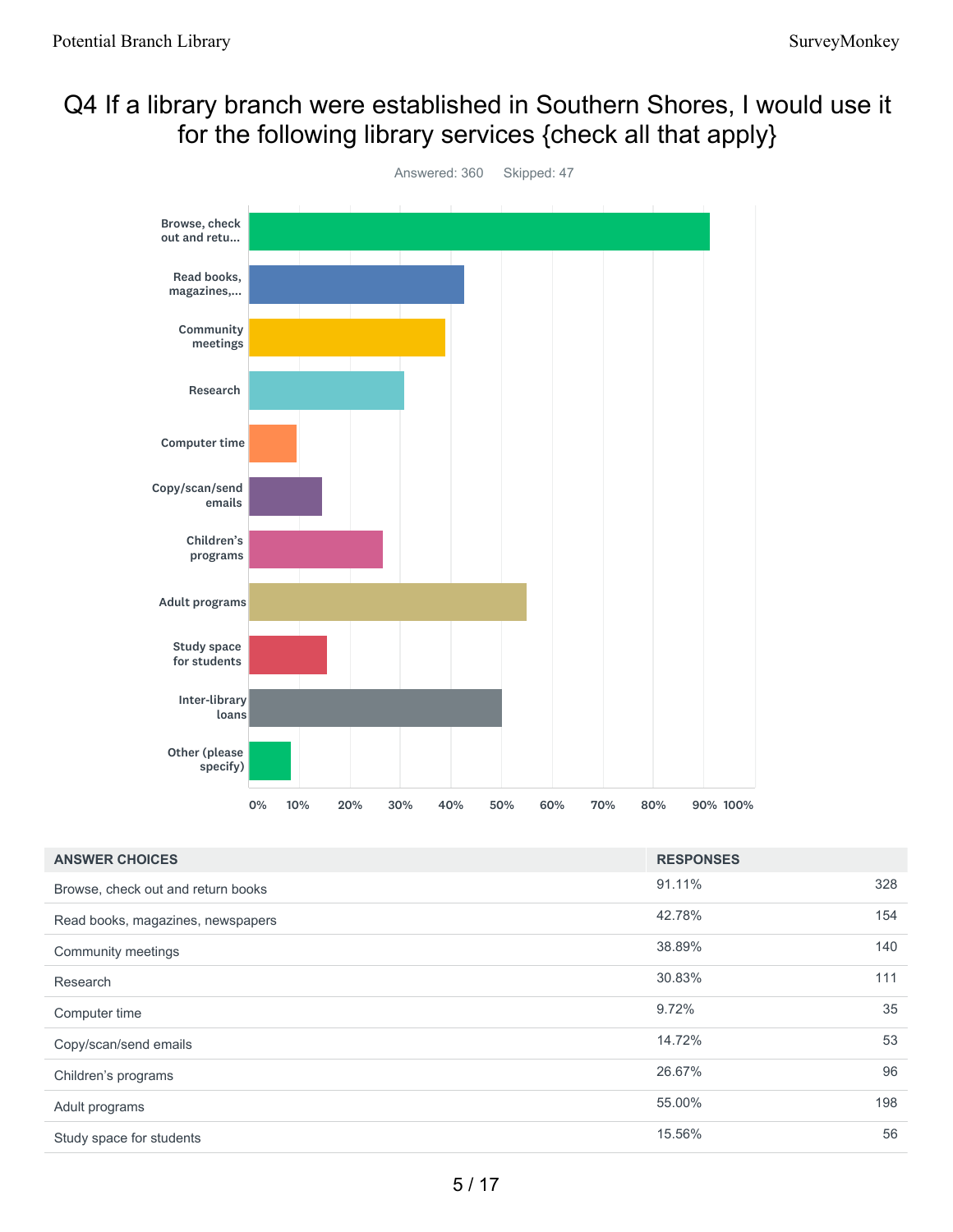| Inter-library loans    | 50.28% | 181 |
|------------------------|--------|-----|
| Other (please specify) | 8.33%  | 30  |
| Total Respondents: 360 |        |     |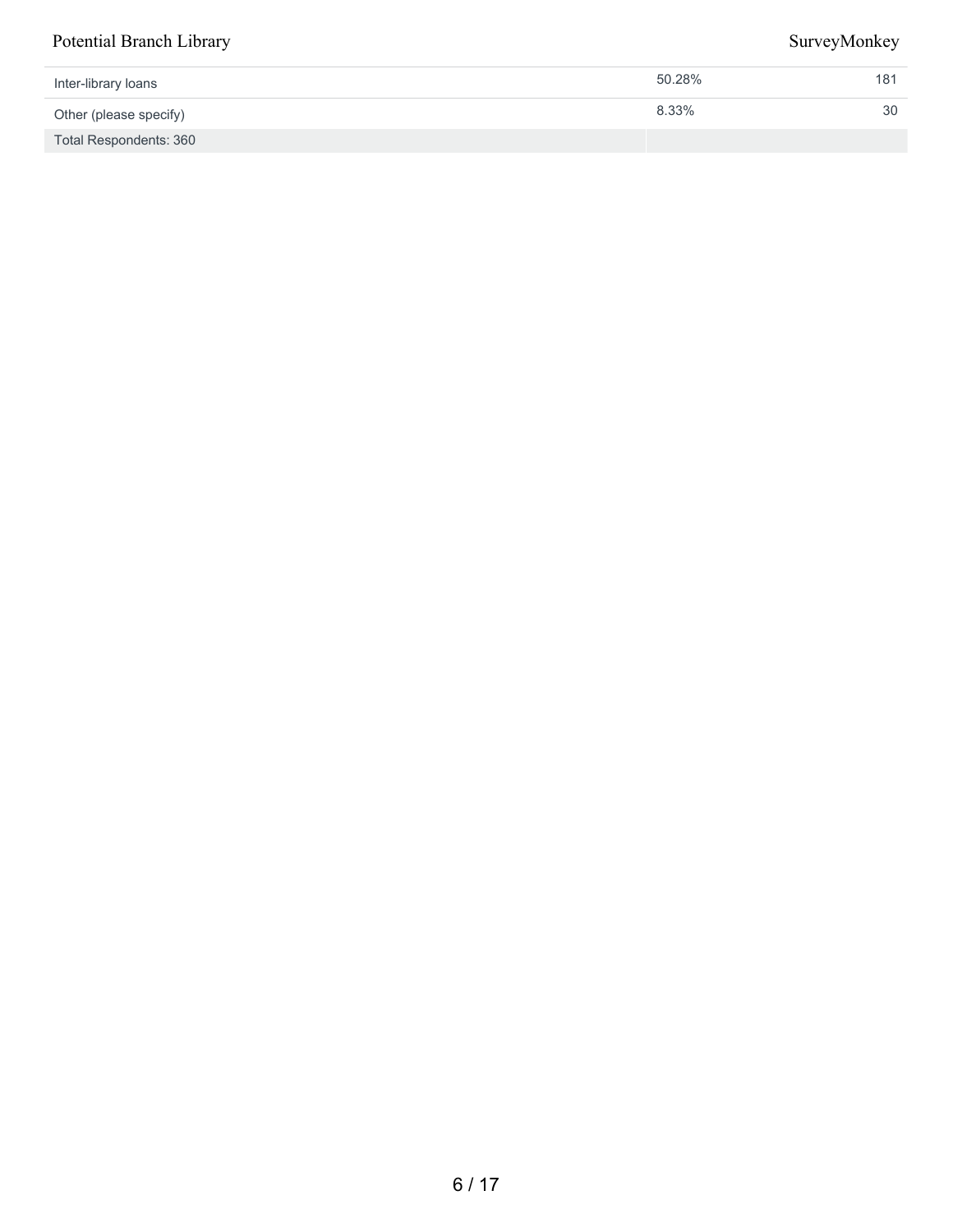Q5 If a full service library is not possible, which of the following features are most important to you? Please rank each item on a scale from 1 to 5, with 5 being the most important and 1 being the least important.

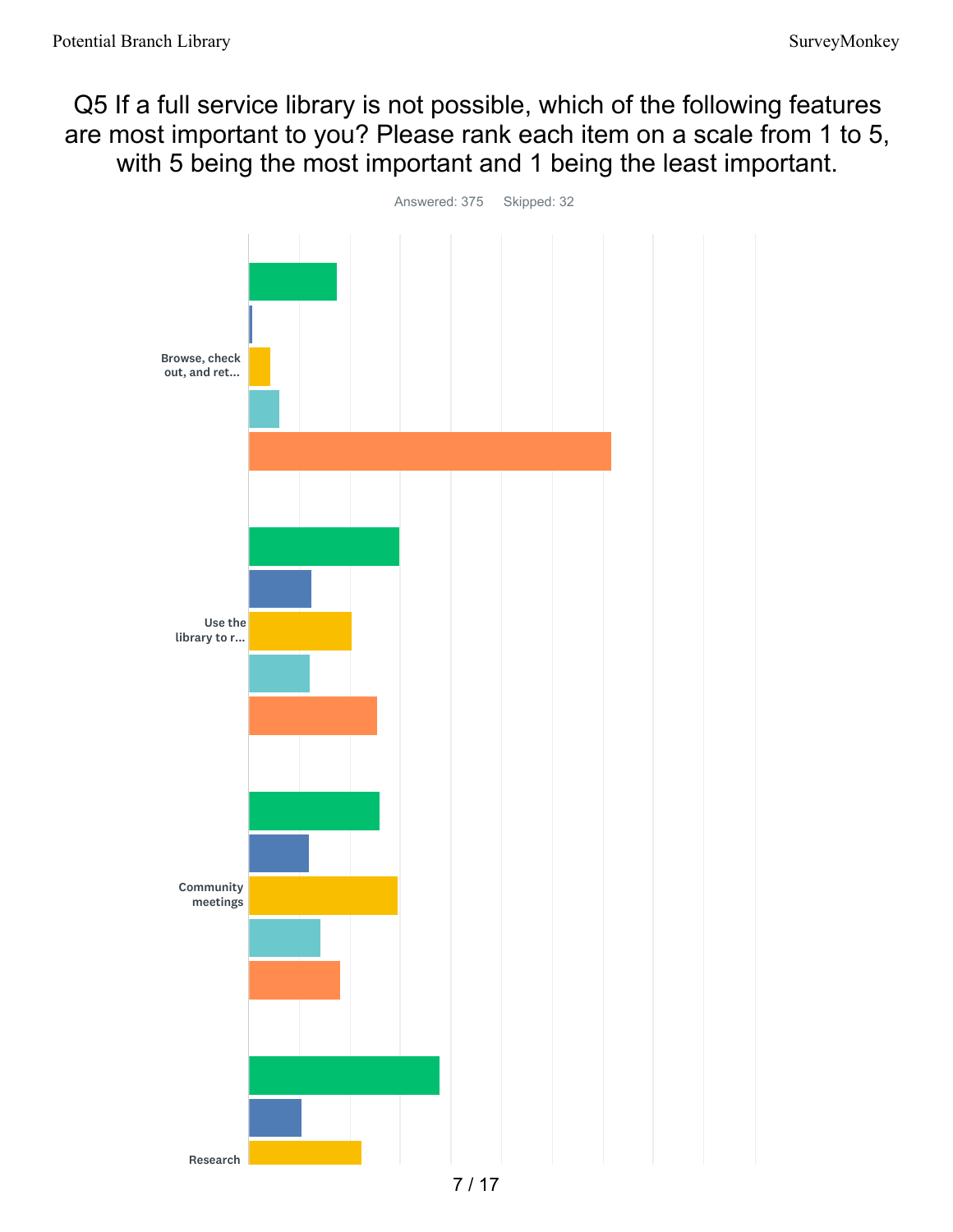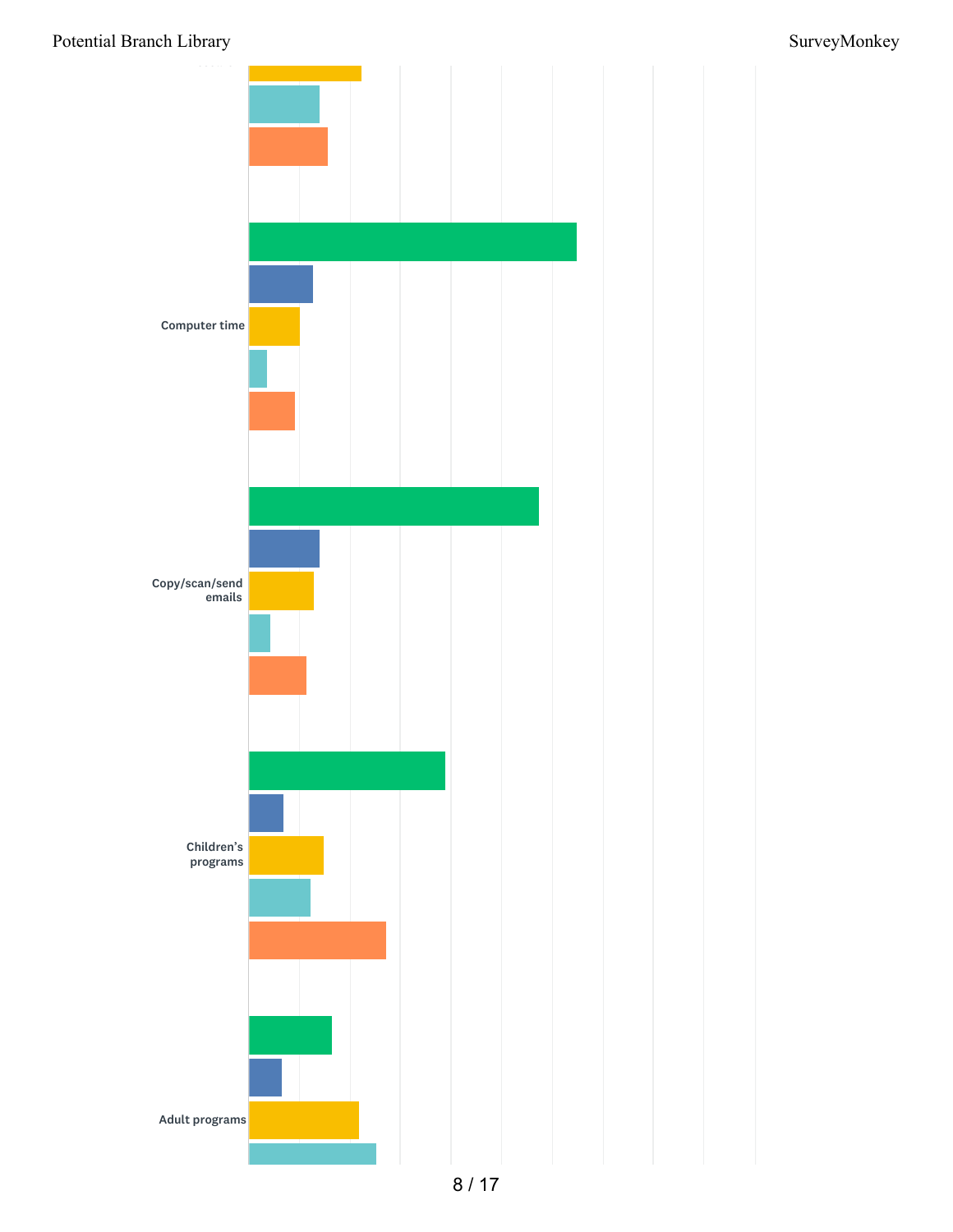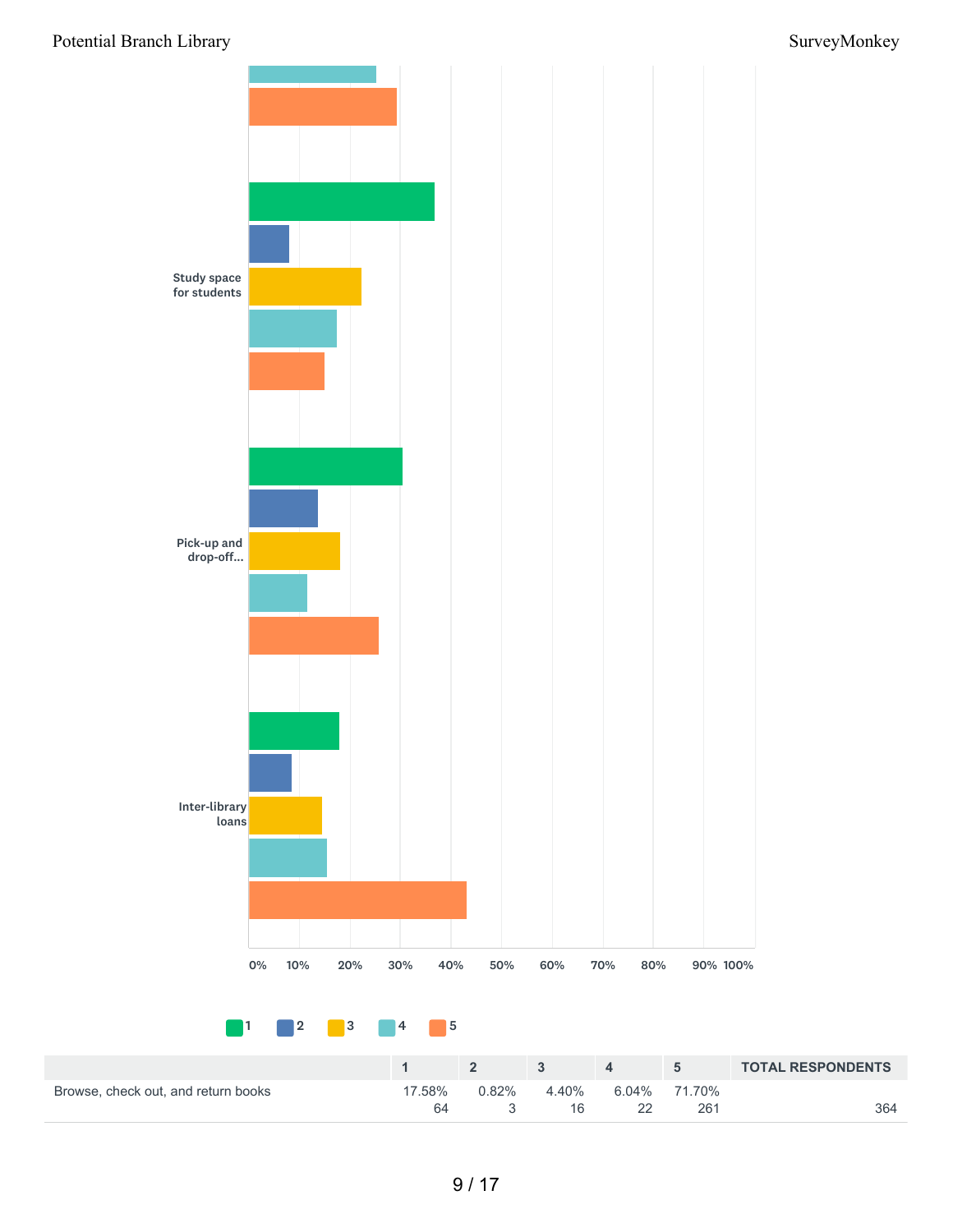| Use the library to read books, magazines, newspapers | 29.91%<br>96 | 12.46%<br>40 | 20.56%<br>66 | 12.15%<br>39 | 25.55%<br>82 | 321 |
|------------------------------------------------------|--------------|--------------|--------------|--------------|--------------|-----|
| Community meetings                                   | 25.97%       | 12.01%       | 29.55%       | 14.29%       | 18.18%       |     |
|                                                      | 80           | 37           | 91           | 44           | 56           | 308 |
| Research                                             | 37.76%       | 10.49%       | 22.38%       | 13.99%       | 15.73%       |     |
|                                                      | 108          | 30           | 64           | 40           | 45           | 286 |
| Computer time                                        | 64.84%       | 12.82%       | 10.26%       | 3.66%        | 9.16%        |     |
|                                                      | 177          | 35           | 28           | 10           | 25           | 273 |
| Copy/scan/send emails                                | 57.55%       | 14.03%       | 12.95%       | 4.32%        | 11.51%       |     |
|                                                      | 160          | 39           | 36           | 12           | 32           | 278 |
| Children's programs                                  | 38.83%       | 6.87%        | 14.78%       | 12.37%       | 27.15%       |     |
|                                                      | 113          | 20           | 43           | 36           | 79           | 291 |
| Adult programs                                       | 16.61%       | 6.71%        | 22.04%       | 25.24%       | 29.39%       |     |
|                                                      | 52           | 21           | 69           | 79           | 92           | 313 |
| Study space for students                             | 36.76%       | 8.09%        | 22.43%       | 17.65%       | 15.07%       |     |
|                                                      | 100          | 22           | 61           | 48           | 41           | 272 |
| Pick-up and drop-off location only                   | 30.58%       | 13.75%       | 18.21%       | 11.68%       | 25.77%       |     |
|                                                      | 89           | 40           | 53           | 34           | 75           | 291 |
| Inter-library loans                                  | 18.10%       | 8.57%        | 14.60%       | 15.56%       | 43.17%       |     |
|                                                      | 57           | 27           | 46           | 49           | 136          | 315 |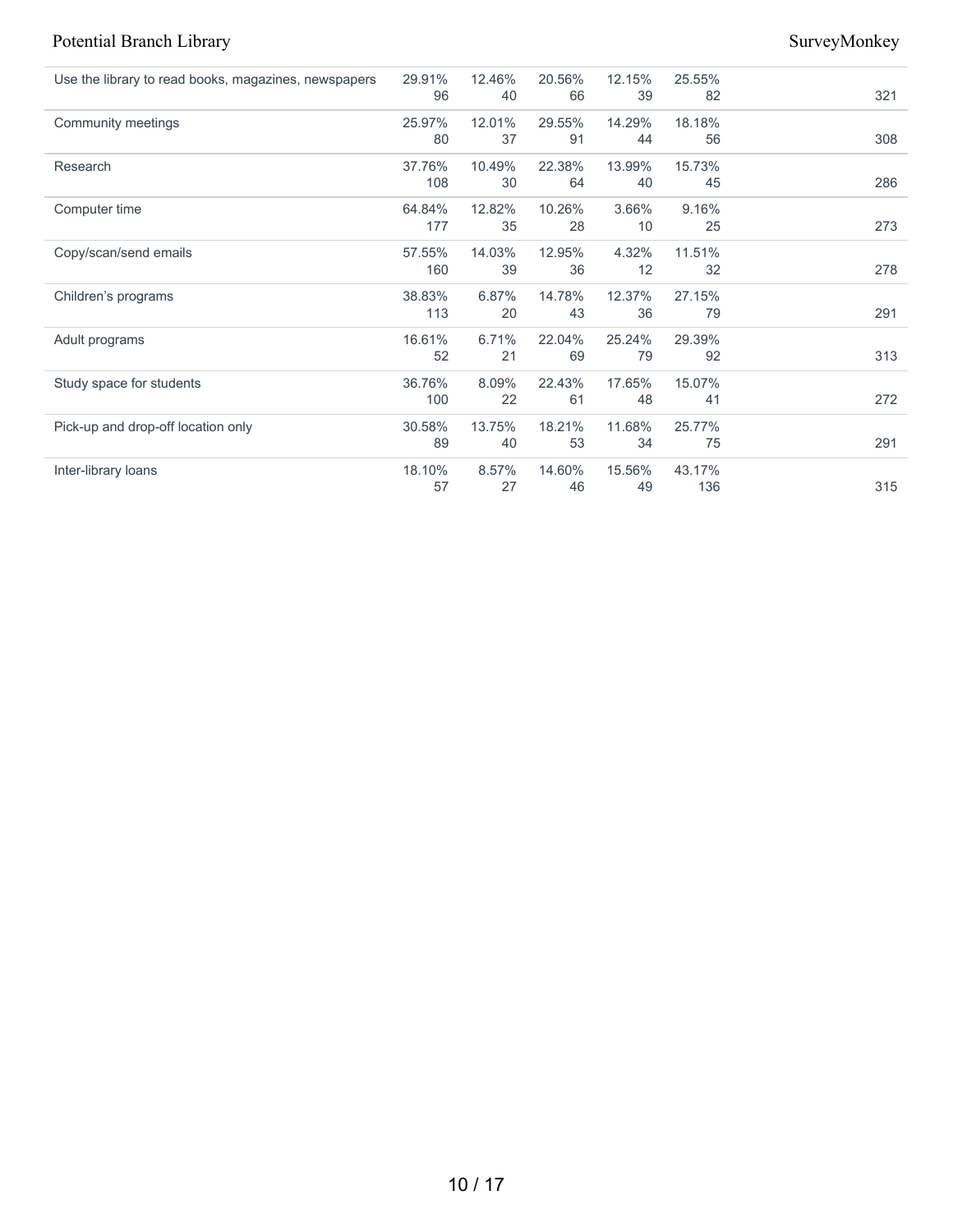## Q6 If you are not currently using the library system, would you begin using the library and/or obtain a library card if a branch were established in Southern Shores?



| <b>ANSWER CHOICES</b> | <b>RESPONSES</b> |  |
|-----------------------|------------------|--|
| Yes                   | 32.12%<br>124    |  |
| <b>No</b>             | 10.62%<br>41     |  |
| N/A                   | 57.25%<br>221    |  |
| <b>TOTAL</b>          | 386              |  |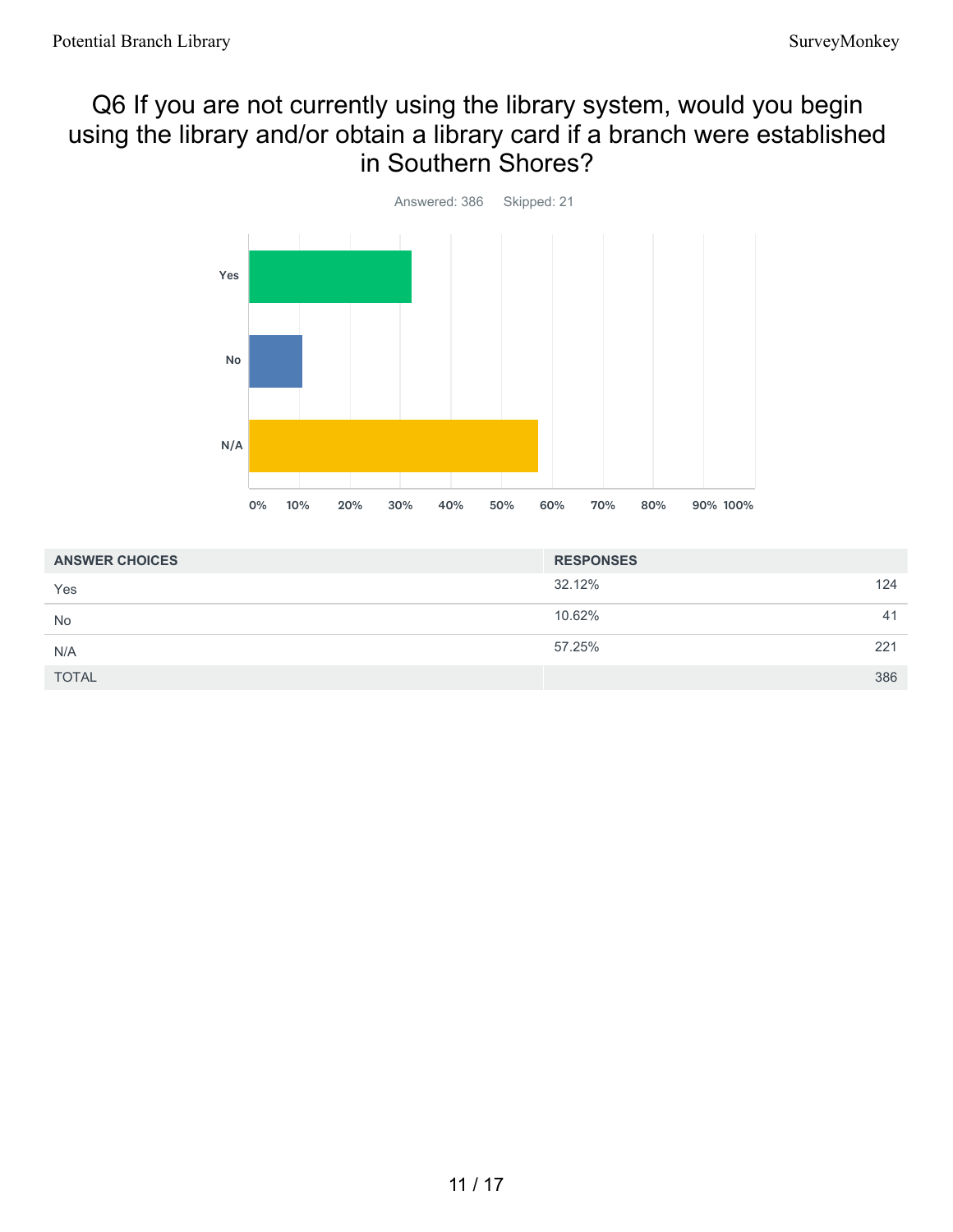Q7 In the space below please add any comments that you think are pertinent or would be helpful to the committee. Please include any features in a proposed library that are important to you that have not been addressed.

Answered: 120 Skipped: 287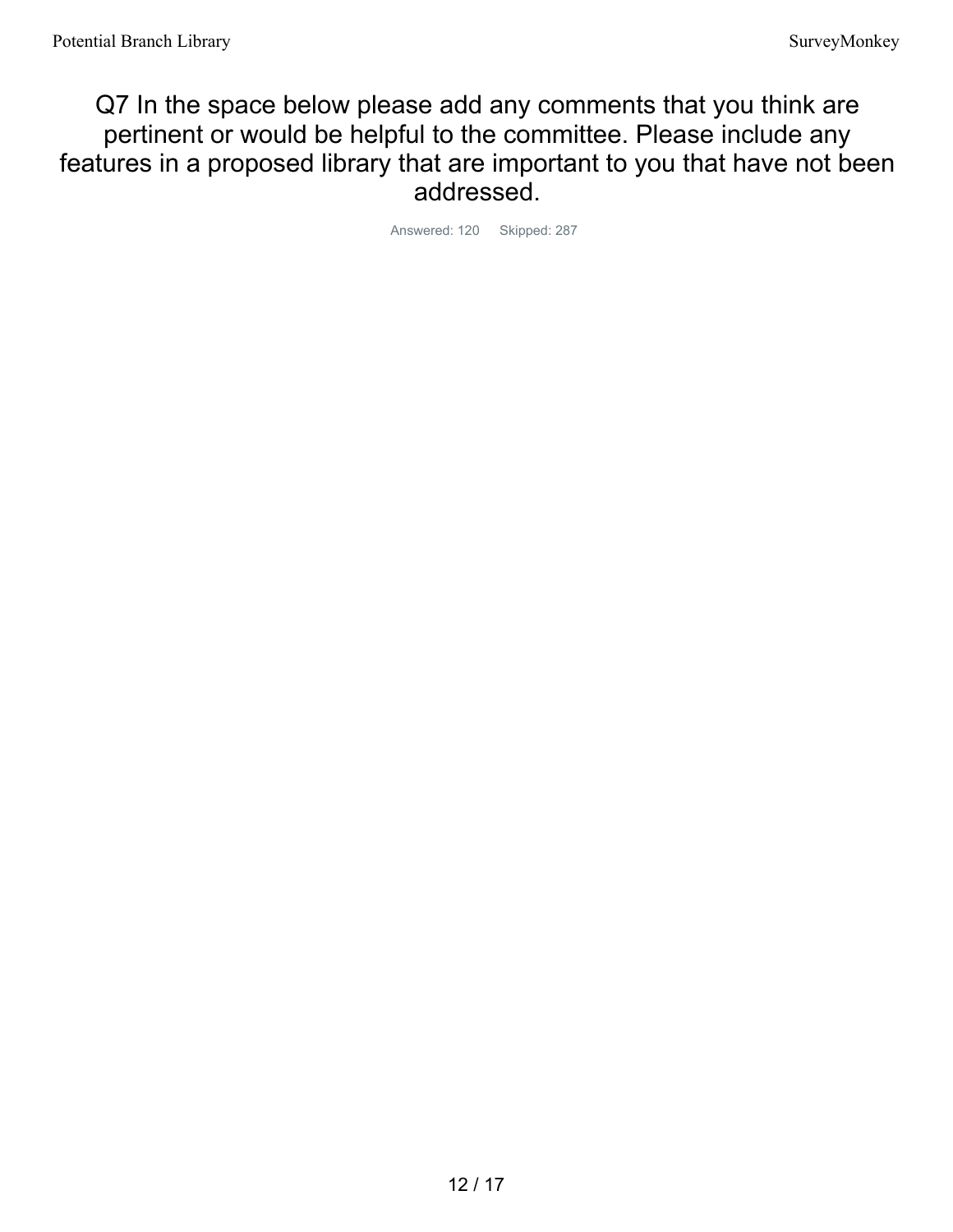### Q8 Now we would like you to tell us about your current library usage:I am a resident of



| <b>ANSWER CHOICES</b>                                        | <b>RESPONSES</b> |     |
|--------------------------------------------------------------|------------------|-----|
| Duck                                                         | 9.18%            | 37  |
| <b>Kitty Hawk</b>                                            | 12.66%           | 51  |
| <b>Martin's Point</b>                                        | 5.21%            | 21  |
| Southern Shores                                              | 58.81%           | 237 |
| Another part of Dare County                                  | 1.99%            | 8   |
| I am not a Dare County resident, but a Dare County homeowner | 9.93%            | 40  |
| I am not a resident of Dare County                           | 2.23%            | 9   |
| <b>TOTAL</b>                                                 |                  | 403 |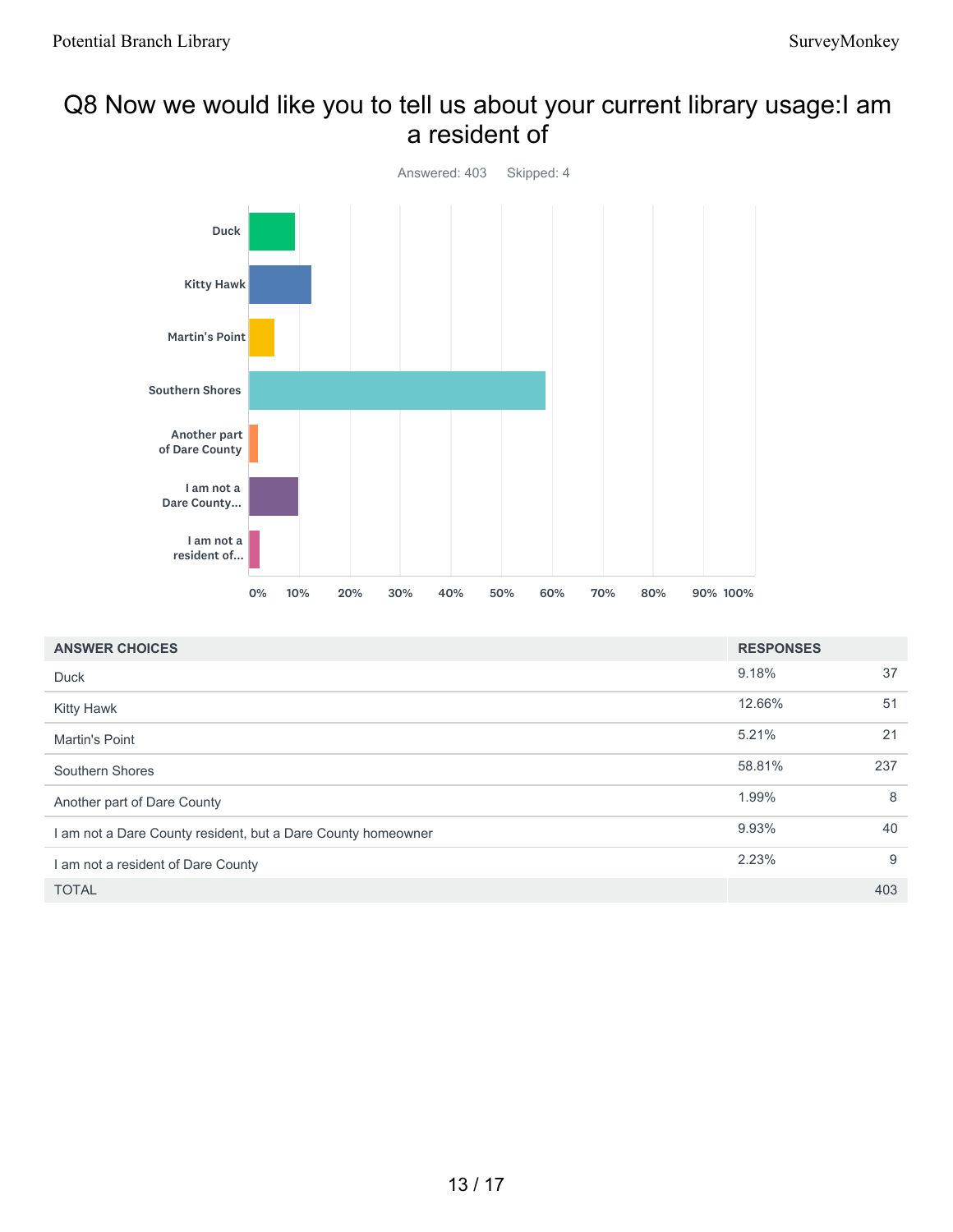## Q9 I have an East Albemarle library card. (includes Dare and Currituck Counties)



| <b>ANSWER CHOICES</b> | <b>RESPONSES</b> |     |
|-----------------------|------------------|-----|
| Yes                   | 78.43%           | 309 |
| <b>No</b>             | 21.57%           | 85  |
| <b>TOTAL</b>          |                  | 394 |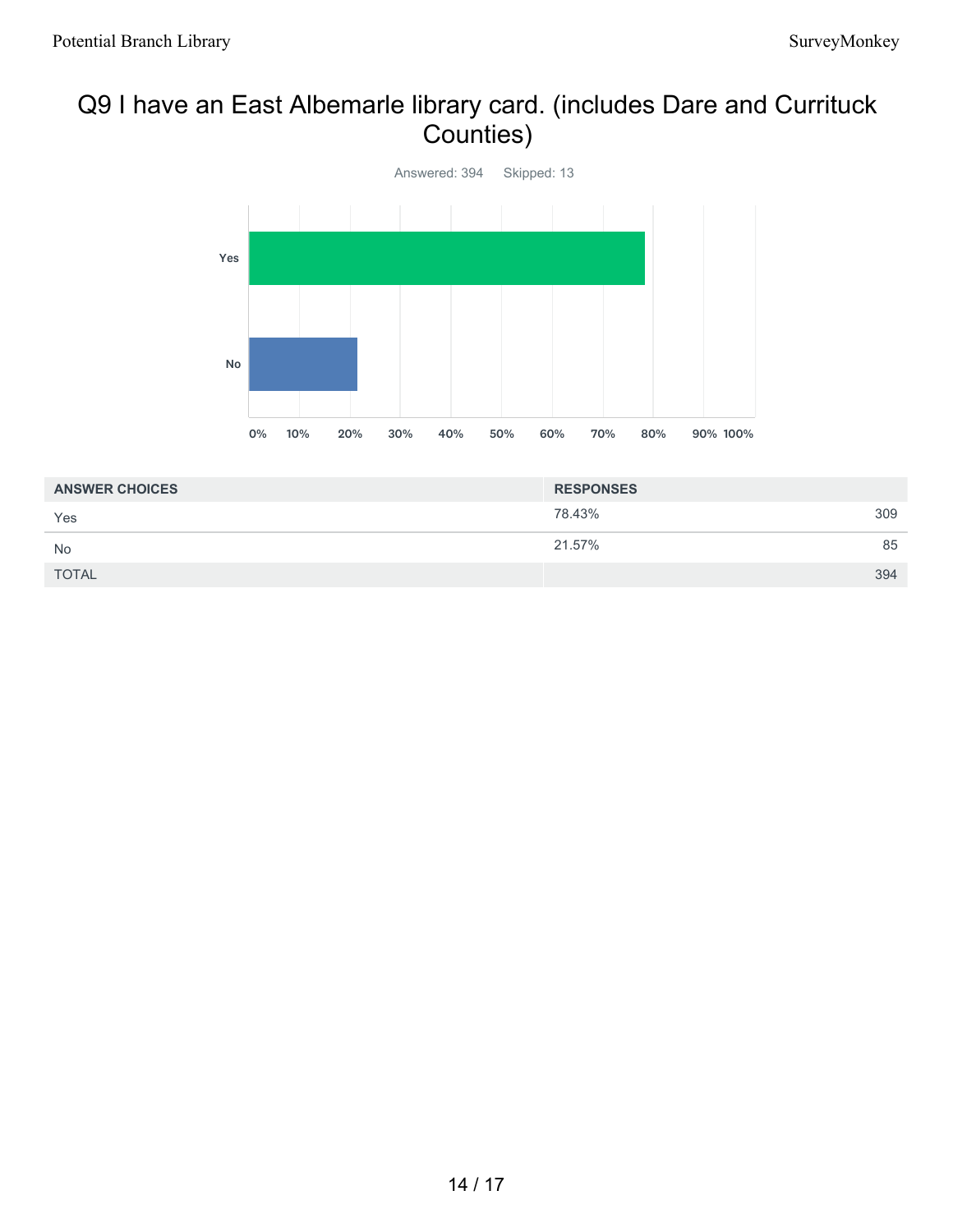

## Q10 I most frequently use the following library branch

| <b>ANSWER CHOICES</b>            | <b>RESPONSES</b> |                |
|----------------------------------|------------------|----------------|
| Dare County - Hatteras           | $0.00\%$         | $\Omega$       |
| Dare County - Kill Devil Hills   | 80.10%           | 318            |
| Dare County - Manteo             | 1.26%            | 5              |
| Currituck County - Barco         | 1.01%            | 4              |
| Currituck County - Corolla       | 0.50%            | $\mathfrak{p}$ |
| <b>Currituck County - Moyock</b> | 0.25%            |                |
| I do not use the library         | 16.88%           | 67             |
| <b>TOTAL</b>                     |                  | 397            |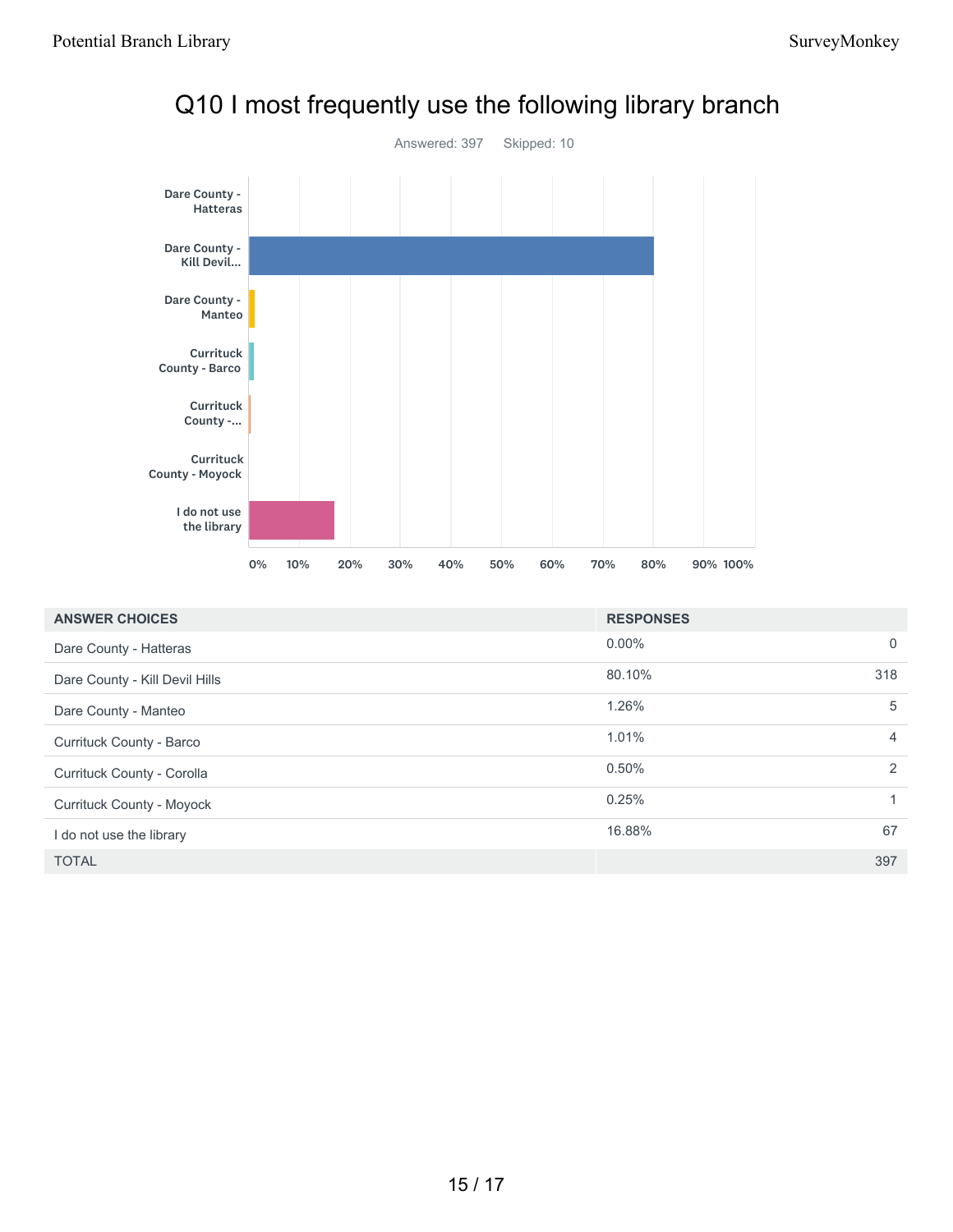

| <b>ANSWER CHOICES</b>    | <b>RESPONSES</b> |     |
|--------------------------|------------------|-----|
| 1-5 miles from my home   | 6.44%            | 25  |
| 5-10 miles from my home  | 60.05%           | 233 |
| More than 10 miles away  | 20.10%           | 78  |
| I do not use the library | 13.40%           | 52  |
| <b>TOTAL</b>             |                  | 388 |

## Q11 The branch I use is located